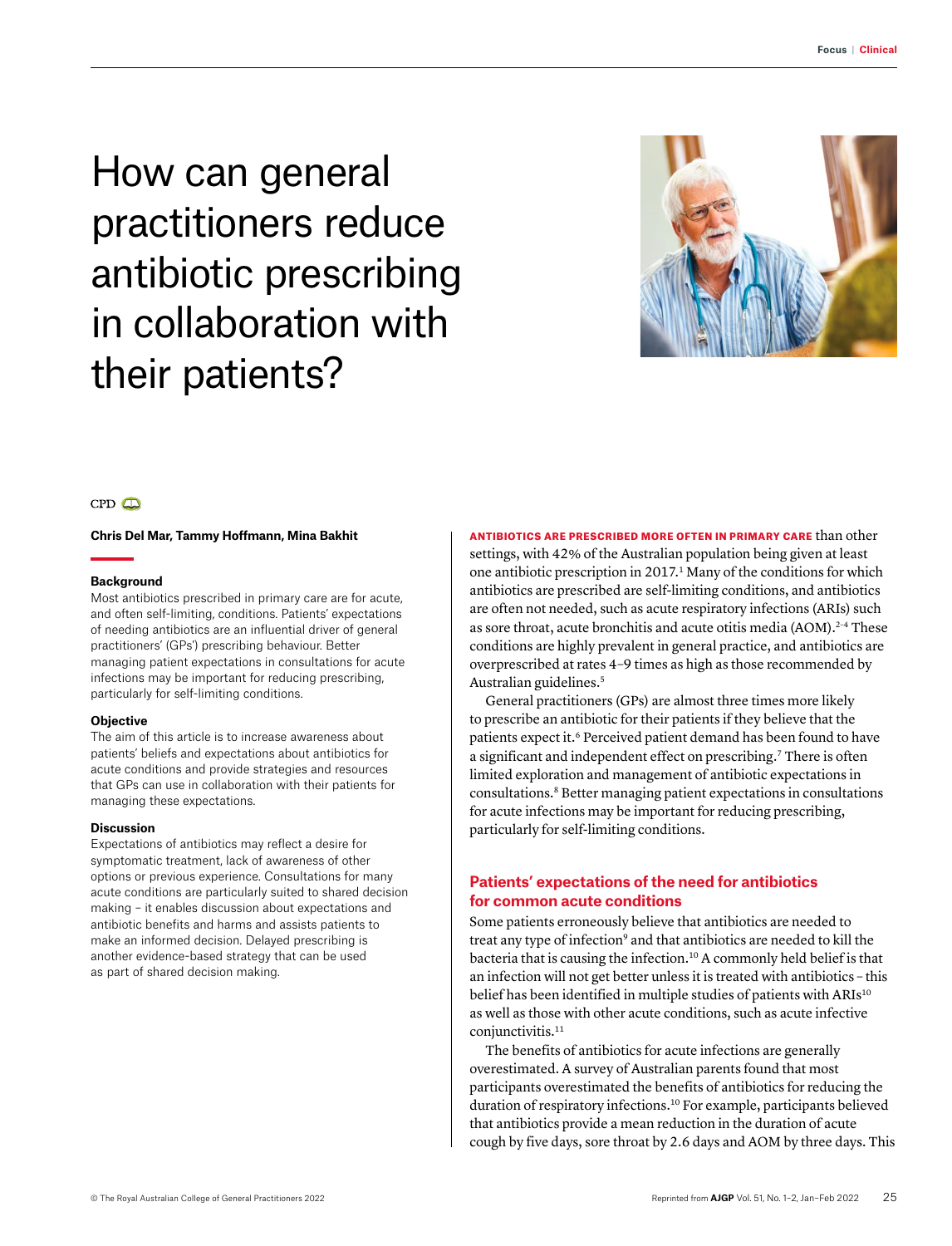contrasts with estimates, from systematic reviews, of a reduction in illness duration from antibiotics of approximately half a day.10

Patients' expectations of or requests for antibiotics may reflect a desire for symptomatic treatment, lack of awareness of other options or previous experience of being provided with antibiotics. For example, in a study of patients with sore throat who asked for an antibiotic prescription, they were predominantly concerned about obtaining pain relief and believed that antibiotics were needed to relieve pain.<sup>12</sup> Patients with conjunctivitis presented for antibiotic treatment because they were unaware of other potential options for managing the condition; they indicated that if they knew about the self-limiting nature of conjunctivitis, they would be willing to wait a few days before seeking medical advice.13 In women with lower urinary tract infection, their experience with current symptoms and/or previous experience with antibiotic treatment (either positive or negative) affects their request for an antibiotic or acceptance of a delayed antibiotic strategy.14 In a study of patients with a history of cellulitis, many were unaware of the risk of recurrence, expressed concerns about antibiotic side effects and were willing to accept a no-antibiotic prevention strategy.15

Poor awareness of the potential harms of antibiotics can also contribute to patients' desire for them.10 Many people have misperceptions about the nature of antibiotic resistance – believing that it is the body, not the bacteria, that becomes resistant to antibiotics – and a poor understanding of the consequences of resistance.16–18

Beyond the media, the largest patient education workforce moulding patients' expectations is GPs. But to do that well, more GPs need to be aware of their contribution to antibiotic resistance. Some clinicians do not perceive antibiotic resistance to be a problem, and of those who do, it is often perceived as not 'their problem'.19 In a study of Australian GPs, few recognised antibiotic prescribing as a contributing factor to the problem of resistance, and it was generally

believed that individual-level antibiotic prescribing does not contribute to the problem of resistance when compared with hospital prescribing or antibiotic use in agriculture.<sup>20</sup>

# **Strategies for dealing with patients' antibiotic expectations and/or requests**

### **Deny antibiotics**

One strategy is to simply deny antibiotic prescription requests. However, there can be unwarranted problems associated with this. The GP–patient relationship is highly valued,<sup>21</sup> and GPs are more willing to prescribe antibiotics if they feel that denying an antibiotic prescription will damage the relationship with their patient or lead to unnecessary confrontation.22 Some GPs believe that denying an antibiotic prescription may lead to their patient visiting another GP who is willing to prescribe it. Moreover, some GPs believe that denying antibiotics will not help to alter the patient's beliefs or antibiotic expectations for the next consultation.22

One strategy that may help is for practices to make a public commitment to encouraging judicious antibiotic prescribing for acute infections. In practices randomised to displaying a poster-sized prescribing policy in the GPs' waiting room and/or examination room, there was a 20% absolute reduction in inappropriate antibiotic prescribing rate relative to the control group.<sup>23</sup> Clear and consistent messaging in the mass media and public health campaigns about antibiotics not being needed for many infections can also help to improve public knowledge and expectations about antibiotics. NPS MedicineWise periodically runs media campaigns to achieve this. Media and public health campaigns are discussed further in the article in this issue by Glasziou et al.<sup>24</sup>

## **Delayed prescribing**

Delayed prescribing can be used as a strategy when antibiotics are unlikely to be needed but a prescription is provided as a precaution. Delayed prescribing has been successfully used in primary care to reduce antibiotic prescribing for respiratory25 and urinary infections<sup>26</sup> and bacterial conjunctivitis, $27$  and it is a safe strategy for most patients, including higher risk subgroups.28 In a recent systematic review and individual patient meta-analysis from nine randomised controlled trials and four observational studies,<sup>28</sup> complications resulting in hospitalisation or death were lower with delayed prescribing when compared with no antibiotics (odds ratio [OR]: 0.62; 95% confidence interval [CI]: 0.30, 1.27) or immediate antibiotics (OR: 0.78; 95% CI: 0.53, 1.13). Patients who received a delayed prescription were more satisfied than those who received no antibiotics at the end of the consultation, $25$  and with a significant reduction in consultation rates (OR: 0.72; 95% CI: 0.60, 0.87).<sup>28</sup> Thus, delayed prescribing may be a preferable strategy to simply denying antibiotics, especially when consulting with challenging patients. Delayed prescribing and safety netting is discussed further in the article in this issue by Magin et al.<sup>29</sup>

### **Shared decision making**

Shared decision making is a strategy that shows promise in reducing antibiotic prescribing. It is an approach to communication and collaborative decision making in which clinicians and patients jointly discuss the available treatment options (including the option of 'no active treatment' when that is appropriate), the potential benefits and harms of each option and the patient's values, preferences and circumstances.30 Figure 1 explains the typical steps in a shared decision-making conversation, using the scenario of deciding about antibiotic use for acute sore throat.

In general practice, consultations for acute infections such as ARIs are particularly suited to shared decision making. This is because of misperceptions of the benefits and harms of antibiotics and the delicate balance between the marginal benefits of antibiotics and the possible individual and community harms from them. Shared decision making provides the opportunity to elicit and discuss expectations and correct any misperceptions about antibiotic benefits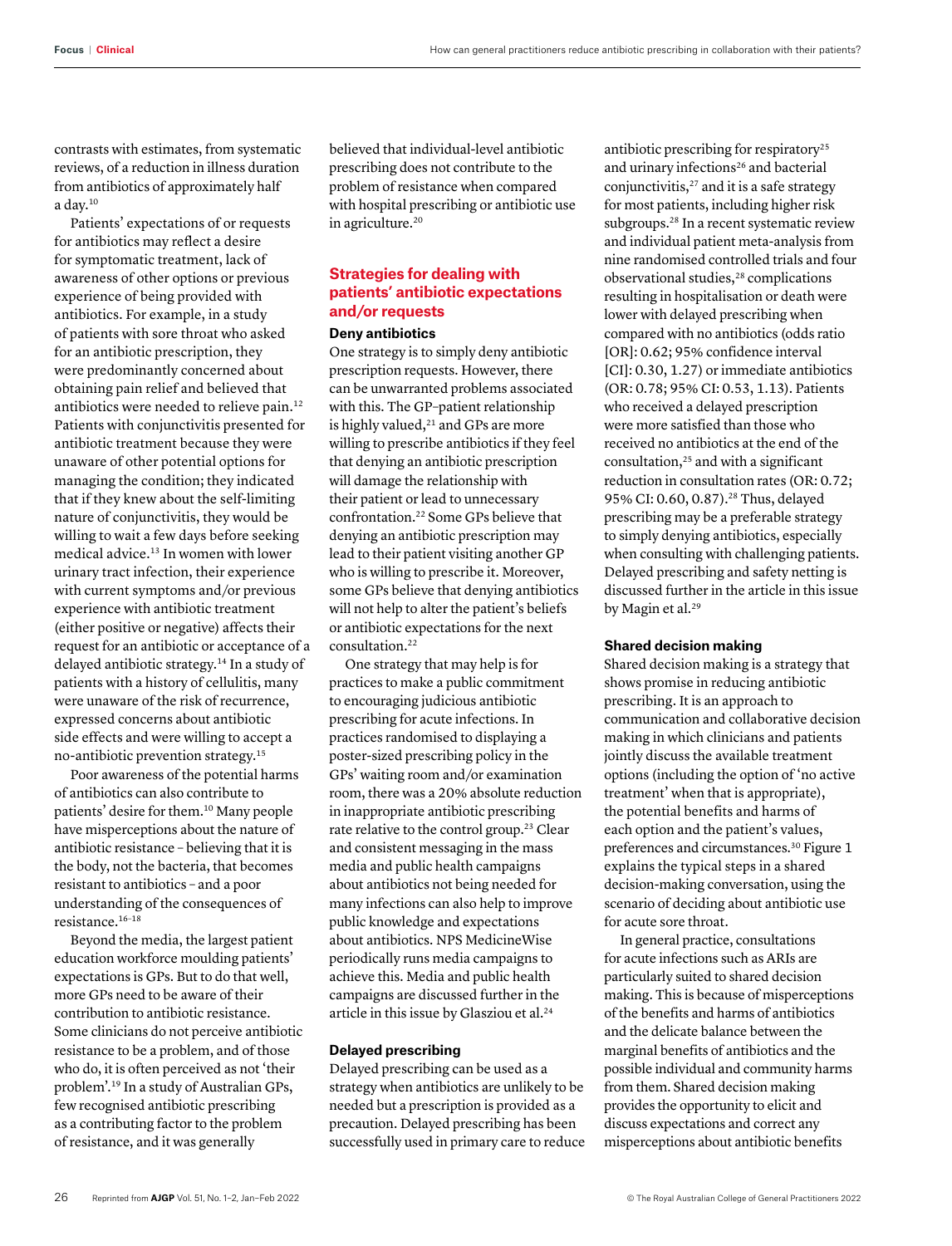## **Steps of a shared decision-making discussion**

Jennifer, aged 40 years, presents with a sore throat that she has had since yesterday, with no cough or any other associated respiratory symptoms. Examination is unremarkable except for a fever (38 °C), enlarged and red tonsils, and tender lymph nodes in her neck. She asks, 'Is there anything I can take, such as antibiotics, to help?'

|                                                                                                    | <b>Details of the step</b>                                                                                                                                                                                                                                                                                                                                                                                                                                                                                                                                                                                        |                                                                                                                                                                                         |
|----------------------------------------------------------------------------------------------------|-------------------------------------------------------------------------------------------------------------------------------------------------------------------------------------------------------------------------------------------------------------------------------------------------------------------------------------------------------------------------------------------------------------------------------------------------------------------------------------------------------------------------------------------------------------------------------------------------------------------|-----------------------------------------------------------------------------------------------------------------------------------------------------------------------------------------|
| Let your patient know that<br>there is choice about the<br>next steps and a decision<br>to be made | Invite the patient to participate with you in the decision making to the<br>extent that he/she desires and reassure any patient/caregiver who feels<br>overwhelmed or uncertain about their involvement.                                                                                                                                                                                                                                                                                                                                                                                                          |                                                                                                                                                                                         |
| Elicit the patient's<br>expectations and concerns<br>about the condition and its<br>management     | This can include previous experiences and treatments (eg antibiotics or<br>over-the-counter medications). Ask your patient if they have any fears or<br>concerns about the condition (eg a complication from it) or expectations<br>about how it is managed (eg antibiotics are necessary). This allows you<br>to detect and discuss any misperceptions.                                                                                                                                                                                                                                                          | <b>Example of possible phrasing,</b><br>with relevance to this scenario                                                                                                                 |
| List and explain the options                                                                       | Option 1: Wait and watch (this involves either no antibiotic prescription<br>or providing a delayed prescription for antibiotics with an explanation<br>regarding when to use it)<br>Option 2: Commence antibiotics immediately                                                                                                                                                                                                                                                                                                                                                                                   | 'Waiting for the sore throat to get<br>better by itself is one option. Another<br>option is to take antibiotics.'                                                                       |
| Discuss the benefits and<br>harms of each option                                                   | Describe the natural course of a sore throat infection and explain that<br>typically it will resolve within 4-7 days without taking antibiotics.                                                                                                                                                                                                                                                                                                                                                                                                                                                                  | 'We know from good research                                                                                                                                                             |
|                                                                                                    | Explain that patients who take antibiotics have a sore throat, on average,<br>for only about 16 hours less than people who do not, and that antibiotic<br>use carries the risk of side effects (eg vomiting, diarrhoea and rash) and<br>of antibiotic resistance (and provide a simple explanation about what this<br>is and the implication of this).                                                                                                                                                                                                                                                            | that of 100 patients like yourself<br>with sore throat who do not take<br>antibiotics, 28 will feel better and<br>have no sore throat at three days.<br>Out of 100 patients who do take |
|                                                                                                    | The benefit can also be explained using natural frequencies (that is,<br>how many out of 100 people get better, with and without antibiotics).                                                                                                                                                                                                                                                                                                                                                                                                                                                                    | antibiotics, 34 will feel better at<br>about three days of taking them.                                                                                                                 |
|                                                                                                    | Explain that there is uncertainty about whether the patient will be one<br>of the people who will be helped or harmed by antibiotics. A decision<br>aid can be shown to your patient during this step, or earlier, to facilitate<br>the discussion.                                                                                                                                                                                                                                                                                                                                                               | So, about six more will be better<br>at three days.'<br>'We can't know whether you                                                                                                      |
|                                                                                                    | Explain to your patient that symptoms, such as pain and fever, can<br>be treated with over-the-counter medicines. They can be used with<br>either option.                                                                                                                                                                                                                                                                                                                                                                                                                                                         | will be one of the six people<br>who benefit or not.'                                                                                                                                   |
|                                                                                                    | If you have concerns about the patient's comprehension of any of this,<br>ask them to explain in their own words what the options are and their<br>main pros and cons.                                                                                                                                                                                                                                                                                                                                                                                                                                            | 'We also need to consider<br>the possible harms of taking<br>antibiotics '                                                                                                              |
| Weigh up the options                                                                               | Encourage your patient to weigh up the benefits and harms of the<br>options and talk about what matters most to them when considering                                                                                                                                                                                                                                                                                                                                                                                                                                                                             |                                                                                                                                                                                         |
|                                                                                                    | their preferences, values and circumstances. What matters most to your<br>patient could be the shortened recovery time or the harms that can come<br>from taking medication, including the cost or remembering to take them.                                                                                                                                                                                                                                                                                                                                                                                      | 'What matters most to you?'                                                                                                                                                             |
| <b>Check the patient's</b><br>readiness to decide                                                  | Explore if your patient is ready to make a decision, would like additional<br>information or has any questions. For some decisions, your patient may<br>also choose to discuss the options with family or friends before deciding.                                                                                                                                                                                                                                                                                                                                                                                |                                                                                                                                                                                         |
| Reach a shared decision                                                                            | Decide with your patient about the next steps. Provide 'safety-netting'<br>information about when to start antibiotics (if delayed prescription option<br>chosen) or re-consult, such as if they develop the following symptoms:<br>• very drowsy<br>• persistent fever and/or increase in pain<br>· drooling or swallowing problems<br>· fast, noisy or difficult breathing, or shortness of breath<br>• a rash that does not fade when the skin is pressed<br>• unusual skin colour around the lips (pale or blue)<br>pain in the arms and/or legs<br>• cold or discoloured hands and/or feet with a warm body. |                                                                                                                                                                                         |

Figure 1. Steps in a shared decision-making discussion, with examples for the scenario of deciding about antibiotic use for acute sore throat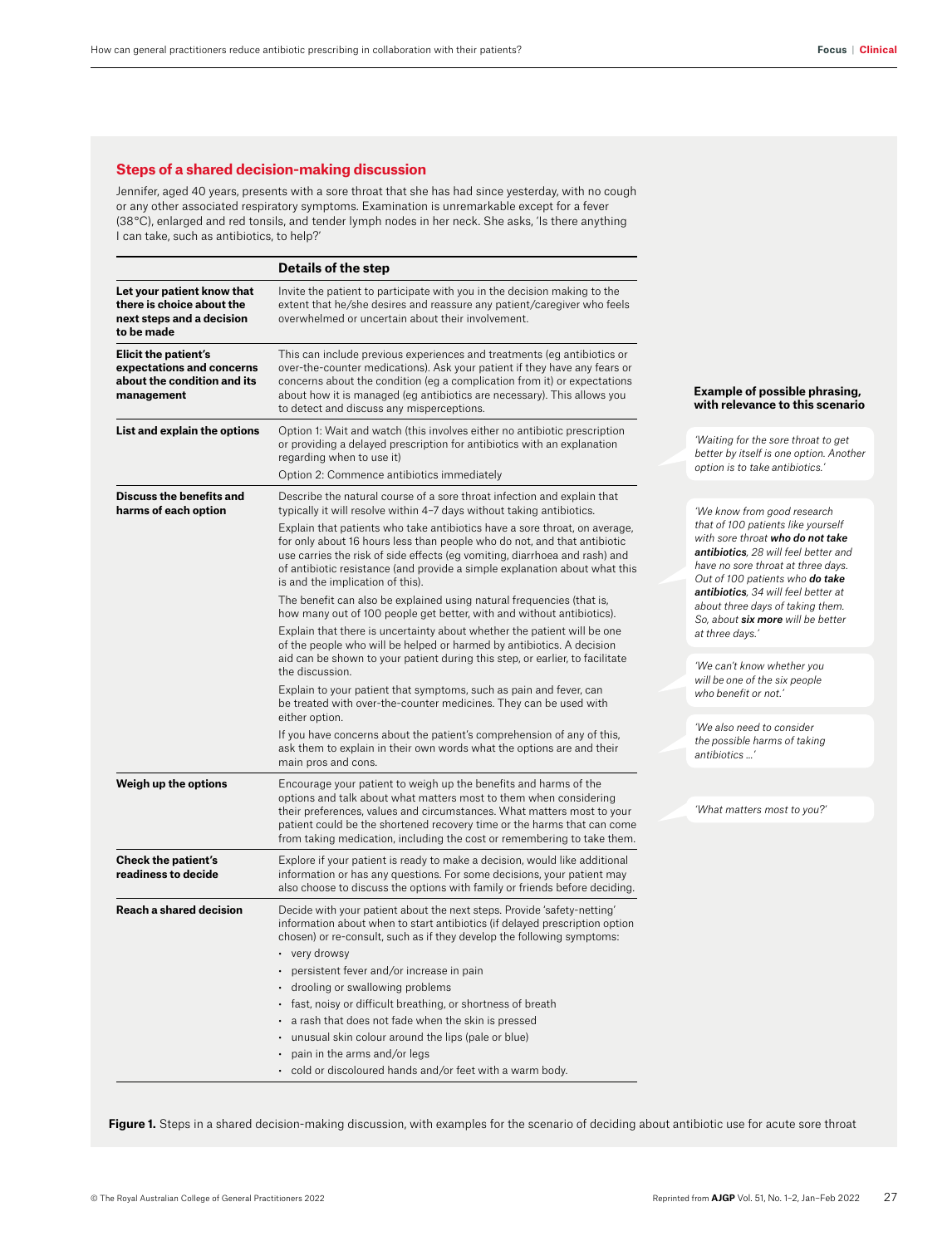and harms and the infection. It enables GPs and patients to discuss the benefits and harms of using and not using antibiotics and jointly decide on the most appropriate option for that person at that time.

In a Cochrane review that examined the effect of interventions that facilitated shared decision making in primary care consultations with patients with ARIs, 31 the interventions significantly reduced antibiotic prescribing at or immediately after the index consultation by 47%, compared with 29% in the usual care group (risk ratio 0.61; 95% CI: 0.55, 0.68; *P* <0.001). The reduction in antibiotic prescribing was not associated with an increase in re-consultation rates or decrease in patient satisfaction.<sup>31</sup>

Delayed prescribing can be used in conjunction with shared decision making for self-limiting conditions such as ARIs, uncomplicated urinary tract infections, conjunctivitis and skin infections such as non-bullous impetigo.25,27,32,33 If the

option of 'wait and see'/no immediate antibiotics is chosen, patients and GPs may sometimes feel more comfortable if an 'in case' antibiotic prescription is provided, along with safety-netting information about when to use it or re-consult. As shown in Figure 1, as part of this option, it is important that patients are told how long it would normally take for the infection to resolve if antibiotics are not used. Public campaigns such as Choosing Wisely Australia encourage patients to ask their clinicians 'what happens if I do nothing?" as part of the decision-making process.

Shared decision making can be facilitated by using decision support tools such as patient decision aids. These tools provide evidence-based information about the health condition, treatment options (including the option of 'wait and see' when appropriate), the benefits and harms of each option and the likelihood or size of the benefits and harms. When aids are used in a consultation, higher levels of shared

decision making and discussion of benefits and harms are observed.34 However, the use of aids does not guarantee that shared decision making will occur, nor are they essential for shared decision making to happen – it is the nature and content of the conversation that is important.30

Shared decision making can be more challenging, but is still possible, with people who have low health literacy. Systematic reviews<sup>35,36</sup> have shown that the comprehension of health information among patients with low health literacy can be improved by reducing medical jargon, presenting essential information first, tailoring the amount and speed of information provided and using easy-toread tools. These principles also apply when engaging patients with low health literacy in shared decision making.

Table 1 lists some of the tools that can be used in consultations for acute infections, including patient decision aids, guidance boxes, ARI action plans that list

## **Table 1. Resources to assist with shared decision making and/or patient education for common acute infections**

|                                                                 | Available resources (and where to locate them) |                                                                               |                                                       |                                                              |  |
|-----------------------------------------------------------------|------------------------------------------------|-------------------------------------------------------------------------------|-------------------------------------------------------|--------------------------------------------------------------|--|
| <b>Indication</b>                                               | <b>Patient</b><br>decision aid                 | <b>NPS MedicineWise</b><br><b>Respiratory tract</b><br>infection action plan* | <b>Guidance (on</b><br>shared decision<br>making) box | <b>Patient education</b><br>materials (printed<br>or online) |  |
| Acute rhinosinusitis                                            | $\checkmark$                                   |                                                                               | $\checkmark$                                          | $\checkmark$ s, li, #                                        |  |
| Acute otitis media                                              | $\checkmark^{**}$                              |                                                                               | $\checkmark$                                          |                                                              |  |
| Acute sore throat                                               | $\checkmark^{**}$                              |                                                                               | $\checkmark$                                          | $\sqrt{\S}$ , II, #                                          |  |
| Acute bronchitis                                                | $\checkmark$                                   |                                                                               | $\sqrt{1}$                                            | $\checkmark$ S, II, #                                        |  |
| Uncomplicated urinary tract<br>infections in non-pregnant women |                                                |                                                                               |                                                       | $\checkmark$ #,tt,##                                         |  |
| Acne                                                            | $\checkmark$                                   |                                                                               | $\checkmark$                                          |                                                              |  |
| Viral upper respiratory tract infection                         |                                                |                                                                               |                                                       | $\checkmark$                                                 |  |

*\*NPS MedicineWise – Respiratory tract infection action plan, www.nps.org.au/professionals/reducing-antibiotic-resistance#resources*

*†Therapeutic Guidelines – Patient decision aid, in Antibiotic: Ear, nose and throat infections (Acute rhinosinusitis), https://tgldcdp.tg.org.au/*

*viewTopic?topicfile=acute-rhinosinusitis#toc\_d1e280* 

*‡Therapeutic Guidelines – Shared decision-making boxes, in Antibiotic: Ear, nose and throat infections, [www.tg.org.au](http://www.tg.org.au)* 

*§ NPS MedicineWise – Respiratory tract infections, [www.nps.org.au/consumers/respiratory-tract-infections-rtis-nose-throat-and-lungs](http://www.nps.org.au/consumers/respiratory-tract-infections-rtis-nose-throat-and-lungs)* 

‖ *NPS MedicineWise – What every parent should know about coughs, colds, earaches and sore throats, [www.nps.org.au/consumers/what-every-parent-should](http://www.nps.org.au/consumers/what-every-parent-should-know-about-coughs-colds-earaches-and-sore-throats)[know-about-coughs-colds-earaches-and-sore-throats](http://www.nps.org.au/consumers/what-every-parent-should-know-about-coughs-colds-earaches-and-sore-throats)* 

*#NPS MedicineWise – Antibiotics, explained, [www.nps.org.au/consumers/antibiotics-explained](http://www.nps.org.au/consumers/antibiotics-explained)* 

*\*\*Australian Commission on Safety and Quality in Health Care – Decision support tools for consumers, [www.safetyandquality.gov.au/our-work/partnering](http://www.safetyandquality.gov.au/our-work/partnering-consumers/shared-decision-making/decision-support-tools-patients)[consumers/shared-decision-making/decision-support-tools-patients](http://www.safetyandquality.gov.au/our-work/partnering-consumers/shared-decision-making/decision-support-tools-patients)* 

*††Royal College of General Practitioners (United Kingdom) – Urinary tract infection resource suite, [www.rcgp.org.uk/clinical-and-research/resources/toolkits/amr/](http://www.rcgp.org.uk/clinical-and-research/resources/toolkits/amr/target-antibiotics-toolkit/uti-resource-suite.aspx) [target-antibiotics-toolkit/uti-resource-suite.aspx](http://www.rcgp.org.uk/clinical-and-research/resources/toolkits/amr/target-antibiotics-toolkit/uti-resource-suite.aspx)* 

*‡‡NPS MedicineWise – Urinary tract infections (UTIs) explained, [www.nps.org.au/consumers/urinary-tract-infections-utis](http://www.nps.org.au/consumers/urinary-tract-infections-utis)* 

*§§Windsor Clinical Research Inc – Acne decision aid, [www.informed-decisions.org/acnepda\\_introduction.php](http://www.informed-decisions.org/acnepda_introduction.php)*

‖‖*Therapeutic Guidelines – Information for patients with acne, in Dermatology: Acne, https://tgldcdp.tg.org.au/viewTopic?topicfile=acne#toc\_d1e639*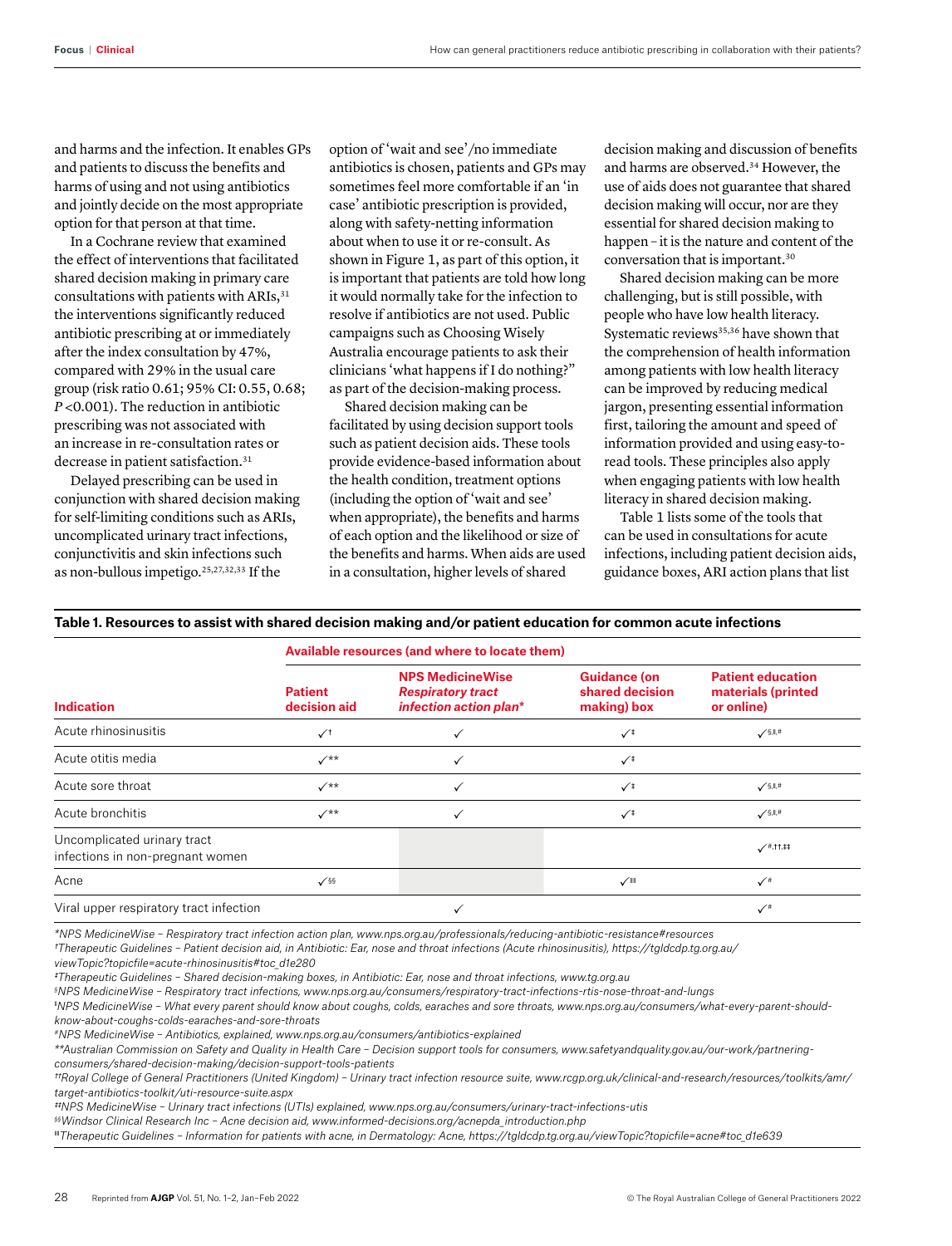ways to manage symptoms, and patient education materials that can sometimes be used in conjunction with other resources or on their own (eg a discussion about a simple common cold is unlikely to require a shared decision making process).

# **Conclusion**

Patients' expectations of the need and requests for antibiotics for acute conditions are strong influencers of GPs' prescribing behaviour. Simply denying antibiotics is one strategy; however, it can have unwanted effects on the GP–patient relationship and does not assist with modifying patients' beliefs and expectations about antibiotics for future conditions. Shared decision making is an approach to communication that involves elicitation and discussion of patients' antibiotic expectations, the benefits and harms of using and not using antibiotics, and alternative options. It involves patients and GPs reaching a collaborative decision about whether to use antibiotics, can also incorporate the strategy of delayed prescribing and may be an important way to reduce antibiotic prescribing.

#### **Authors**

Chris Del Mar MA, MB BChir, FRACGP, FAFPHM, MD, Professor of Public Health, Institute for Evidence-Based Healthcare, Faculty of Health Sciences and Medicine, Bond University, Gold Coast, Qld

Tammy Hoffmann PhD, FAAHMS, Professor of Clinical Epidemiology, Institute for Evidence-Based Healthcare, Faculty of Health Sciences and Medicine, Bond University, Gold Coast, Qld

Mina Bakhit PhD, MBBCh, Postdoctoral Research Fellow, Institute for Evidence-Based Healthcare, Faculty of Health Sciences and Medicine, Bond University, Gold Coast, Qld

Competing interests: None.

Funding: None.

Provenance and peer review: Commissioned, externally peer reviewed.

Correspondence to:

cdelmar@bond.edu.au

#### **References**

- 1. Australian Commission on Safety Quality in Health Care. AURA 2019: Third Australian report on antimicrobial use and resistance in human health. Sydney, NSW: ACSQHC, 2019.
- 2. Smith SM, Fahey T, Smucny J, Becker LA. Antibiotics for acute bronchitis. Cochrane Database Syst Rev 2017;6(6):CD000245. doi: 10.1002/14651858.CD000245.pub4.
- Spinks A, Glasziou PP, Del Mar CB. Antibiotics for sore throat. Cochrane Database Syst Rev 2013;2013(11):CD000023. doi: 10.1002/14651858. CD000023.pub4.
- 4. Venekamp RP, Sanders SL, Glasziou PP, Del Mar CB, Rovers MM. Antibiotics for acute otitis media in children. Cochrane Database Syst Rev 2015;2015(6):CD000219. doi: 10.1002/14651858.CD000219.pub4.
- 5. McCullough AR, Pollack AJ, Plejdrup Hansen M, et al. Antibiotics for acute respiratory infections in general practice: Comparison of prescribing rates with guideline recommendations. Med J Aust 2017;207(2):6569. doi: 10.5694/mja16.01042.
- 6. Little P, Dorward M, Warner G, Stephens K, Senior J, Moore M. Importance of patient pressure and perceived pressure and perceived medical need for investigations, referral, and prescribing in primary care: Nested observational study. BMJ 2004;328(7437):444. doi: 10.1136/ bmj.38013.644086.7C.
- 7. Coenen S, Michiels B, Renard D, Denekens J, Van Royen P. Antibiotic prescribing for acute cough: The effect of perceived patient demand. Br J Gen Pract 2006;56(524):183–90.
- 8. Mustafa M, Wood F, Butler CC, Elwyn G. Managing expectations of antibiotics for upper respiratory tract infections: A qualitative study. Ann Fam Med 2014;12(1):29–36. doi: 10.1370/ afm.1583.
- 9. Boiko O, Gulliford MC, Burgess C. Revisiting patient expectations and experiences of antibiotics in an era of antimicrobial resistance: Qualitative study. Health Expect 2020;23(5):1250–58. doi: 10.1111/hex.13102.
- 10. Coxeter PD, Mar CD, Hoffmann TC. Parents' expectations and experiences of antibiotics for acute respiratory infections in primary care. Ann Fam Med 2017;15(2):149–54. doi: 10.1370/ afm.2040.
- 11. Rose PW, Ziebland S, Harnden A, Mayon-White R, Mant D; Oxford Childhood Infection Study group (OXCIS). Why do general practitioners prescribe antibiotics for acute infective conjunctivitis in children? Qualitative interviews with GPs and a questionnaire survey of parents and teachers. Fam Pract 2006;23(2):226–32. doi: 10.1093/ fampra/cmi101.
- 12. van Driel ML, De Sutter A, Deveugele M, et al. Are sore throat patients who hope for antibiotics actually asking for pain relief? Ann Fam Med 2006;4(6):494–99. doi: 10.1370/afm.609.
- 13. Everitt H, Kumar S, Little P. A qualitative study of patients' perceptions of acute infective conjunctivitis. Br J Gen Pract 2003;53(486):36–41.
- 14. Leydon GM, Turner S, Smith H, Little P; UTIS team. Women's views about management and cause of urinary tract infection: Qualitative interview study. BMJ 2010;340:c279. doi: 10.1136/ bmj.c279.
- 15. Teasdale EJ, Lalonde A, Muller I, et al. Patients' understanding of cellulitis and views about how best to prevent recurrent episodes: Mixedmethods study in primary and secondary care. Br J Dermatol 2019;180(4):810–20. doi: 10.1111/ bjd.17445.
- 16. Bakhit M, Del Mar C, Gibson E, Hoffmann T. Exploring patients' understanding of antibiotic resistance and how this may influence attitudes towards antibiotic use for acute respiratory infections: A qualitative study in Australian general practice. BMJ Open 2019;9(3):e026735. doi: 10.1136/bmjopen-2018-026735.
- 17. McCullough AR, Parekh S, Rathbone J, Del Mar CB, Hoffmann TC. A systematic review of the public's knowledge and beliefs about antibiotic resistance. J Antimicrob Chemother 2016;71(1):27–33. doi: 10.1093/jac/dkv310.
- 18. Bakhit M, Hoffmann T, Scott AM, Beller E, Rathbone J, Del Mar C. Resistance decay in

individuals after antibiotic exposure in primary care: A systematic review and meta-analysis. BMC Med 2018;16(1):126. doi: 10.1186/s12916-018-1109-4.

- 19. McCullough AR, Rathbone J, Parekh S, Hoffmann TC, Del Mar CB. Not in my backyard: A systematic review of clinicians' knowledge and beliefs about antibiotic resistance. J Antimicrob Chemother 2015;70(9):2465–73. doi: 10.1093/jac/ dkv164.
- 20. Fletcher-Lartey S, Yee M, Gaarslev C, Khan R. Why do general practitioners prescribe antibiotics for upper respiratory tract infections to meet patient expectations: A mixed methods study. BMJ Open 2016;6(10):e012244. doi: 10.1136/bmjopen-2016- 012244.
- 21. Kearley KE, Freeman GK, Heath A. An exploration of the value of the personal doctor-patient relationship in general practice. Br J Gen Pract 2001;51(470):712–18.
- 22. Butler CC, Rollnick S, Pill R, Maggs-Rapport F, Stott N. Understanding the culture of prescribing: Qualitative study of general practitioners' and patients' perceptions of antibiotics for sore throats. BMJ 1998;317(7159):637–42. doi: 10.1136/ bmj.317.7159.637.
- 23. Meeker D, Knight TK, Friedberg MW, et al. Nudging guideline-concordant antibiotic prescribing: A randomized clinical trial. JAMA Intern Med 2014;174(3):425–31. doi: 10.1001/ jamainternmed.2013.14191.
- 24. Glasziou P, Dartnell J, Biezen R, Morgan M, Manski-Nankervis JA. Antibiotic stewardship: A review of successful, evidence-based primary care strategies. Aust J Gen Pract 2022;51(1–2):15–20.
- 25. Spurling GK, Del Mar CB, Dooley L, Foxlee R, Farley R. Delayed antibiotic prescriptions for respiratory infections. Cochrane Database Syst Rev 2017;9(9):CD004417. doi: 10.1002/14651858. CD004417.pub5.
- 26. Little P, Moore MV, Turner S, et al. Effectiveness of five different approaches in management of urinary tract infection: Randomised controlled trial. BMJ 2010;340:c199. doi: 10.1136/bmj.c199.
- 27. Everitt HA, Little PS, Smith PW. A randomised controlled trial of management strategies for acute infective conjunctivitis in general practice. BMJ 2006;333(7563):321. doi: 10.1136/ bmj.38891.551088.7C.
- 28. Stuart B, Hounkpatin H, Becque T, et al. Delayed antibiotic prescribing for respiratory tract infections: Individual patient data meta-analysis. BMJ 2021;373:n808. doi: 10.1136/bmj.n808.
- 29. Magin P, Davey AR, Davis J. Evidence-based strategies for better antibiotic prescribing. Aust J Gen Pract 2022;51(1–2):21–24.
- 30. Hoffmann TC, Légaré F, Simmons MB, et al. Shared decision making: What do clinicians need to know and why should they bother? Med J Aust 2014;201(1):35–39. doi: 10.5694/mja14.00002.
- 31. Coxeter P, Del Mar CB, McGregor L, Beller EM, Hoffmann TC. Interventions to facilitate shared decision making to address antibiotic use for acute respiratory infections in primary care. Cochrane Database Syst Rev 2015;2015(11):CD010907. doi: 10.1002/14651858.CD010907.pub2.
- 32. Hoffmann TC, Bakhit M, Del Mar C. Uncomplicated urinary tract infection in women. BMJ 2021;372:n725. doi: 10.1136/bmj.n725.
- 33. Hoffmann TC, Peiris R, Glasziou P, Cleo G, Mar CD. Natural history of non-bullous impetigo: A systematic review of time to resolution or improvement without antibiotic treatment. Br J Gen Pract 2021;71(704):e237–42. doi: 10.3399/ bjgp20X714149.
- 34. Bakhit M, Del Mar C, Gibson E, Hoffmann T. Shared decision making and antibiotic benefit-